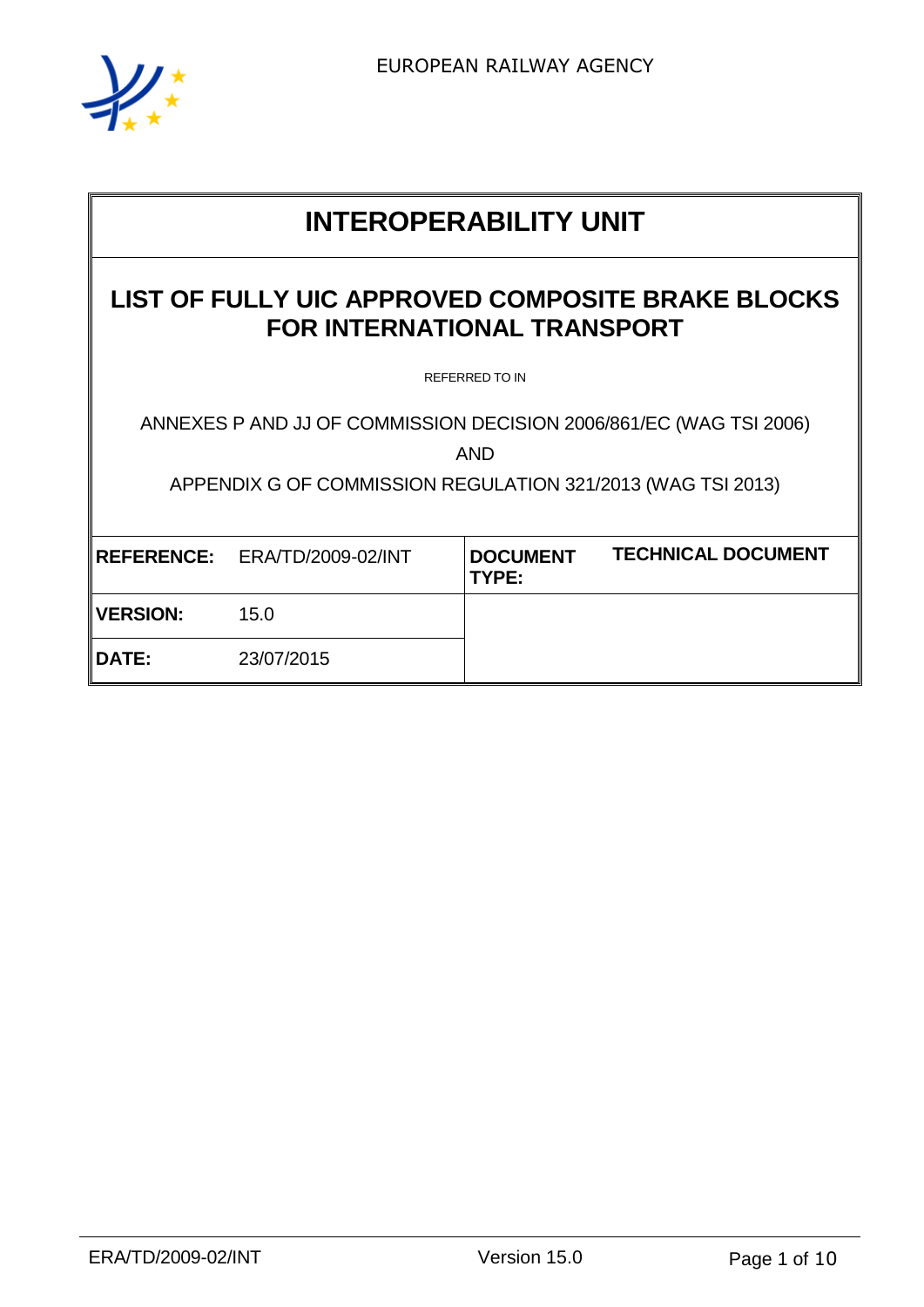

# **AMENDMENT RECORD**

| <b>Version</b> | <b>Date</b> | <b>Section</b><br>number | <b>Modification/description</b>                                                                                                                                                            |
|----------------|-------------|--------------------------|--------------------------------------------------------------------------------------------------------------------------------------------------------------------------------------------|
| 1.0            | 04/06/2009  |                          | Preparation of version 1.0                                                                                                                                                                 |
| 2.0            | 04/06/2009  | $3$ and $4$              | Version 2.0                                                                                                                                                                                |
| 3.0            | 30/06/2009  | $3$ and $4$              | Version 3.0                                                                                                                                                                                |
| 4.0            | 18/05/2011  | 4                        | Version 4.0                                                                                                                                                                                |
| 5.0            | 09/08/2011  | 4                        | Version 5.0                                                                                                                                                                                |
| 6.0            | 15/06/2012  | 4                        | List of fully approved K composite brake blocks aligned with<br>Appendix M (from 01/06/2012) of the<br>UIC leaflet 541-4:2010:                                                             |
|                |             |                          | Pos. 6 added                                                                                                                                                                               |
|                |             |                          | Pos. 3: "organic" replaced by "sintered"                                                                                                                                                   |
|                |             |                          | Pos. 4: 31/01/2015 (approval period end) replaced by<br>30/06/2015.                                                                                                                        |
|                |             |                          | Pos. 5 and 7: The footnote "2)" (restriction to S-braked wagon<br>type LAAERS) removed.                                                                                                    |
| 7.0            | 10/09/2012  | $\overline{4}$           | Pos. 7 range of nominal wheel diameter extended                                                                                                                                            |
|                |             |                          | Pos. 8 added                                                                                                                                                                               |
| 8.0            | 25/03/2013  | 4                        | Pos. 9 added                                                                                                                                                                               |
| 9.0            | 02/04/2013  | 4                        | Pos. 9 moved to Pos. 10                                                                                                                                                                    |
|                |             |                          | New Pos. 9 added                                                                                                                                                                           |
| 10.0           | 31/05/2013  | all                      | Revision of all sections (section 4 with the list is now section 2).                                                                                                                       |
|                |             |                          | Introduction of link with Commission Regulation (EU) 321/2013<br>(WAG TSI 2013).                                                                                                           |
|                |             |                          | Amendments of table 2.1 (list of fully UIC approved K-blocks):<br>Introduction of a new numbering scheme in table 2.1 (one<br>number for each approved configuration).<br>• Pos. 13 added. |
|                |             |                          | Footnote $n^{1/a}$ and corresponding references in pos. 2, 4, 7,<br>8, 9, 11, 12 and 13 amended.<br>Values concerning the "approved configuration", which<br>$\bullet$                     |
|                |             |                          | were missing in previous versions of the table, added.<br>List of fully UIC approved LL-blocks (table 2.2) with pos. 1 to 4<br>added.                                                      |
| 11.0           | 18/07/2013  | Table 2.1                | Pos. 14 added.                                                                                                                                                                             |
| 12.0           | 14/08/2013  | Table 2.1                | Pos. 1 and 2: Approval period extended.                                                                                                                                                    |
| 13.0           | 22/07/2014  | Table 2.1                | Pos. 15 and 16 added.                                                                                                                                                                      |
| 14.0           | 20/01/2015  | Table 2.1                | Pos. 17 and 18 added. Editorial amendments.                                                                                                                                                |
| 15.0           | 23/07/2015  | Table 2.1                | Lists of fully approved K and LL composite brake blocks aligned<br>with Appendix M (from 15/05/2015) of the<br>UIC leaflet 541-4:2010.                                                     |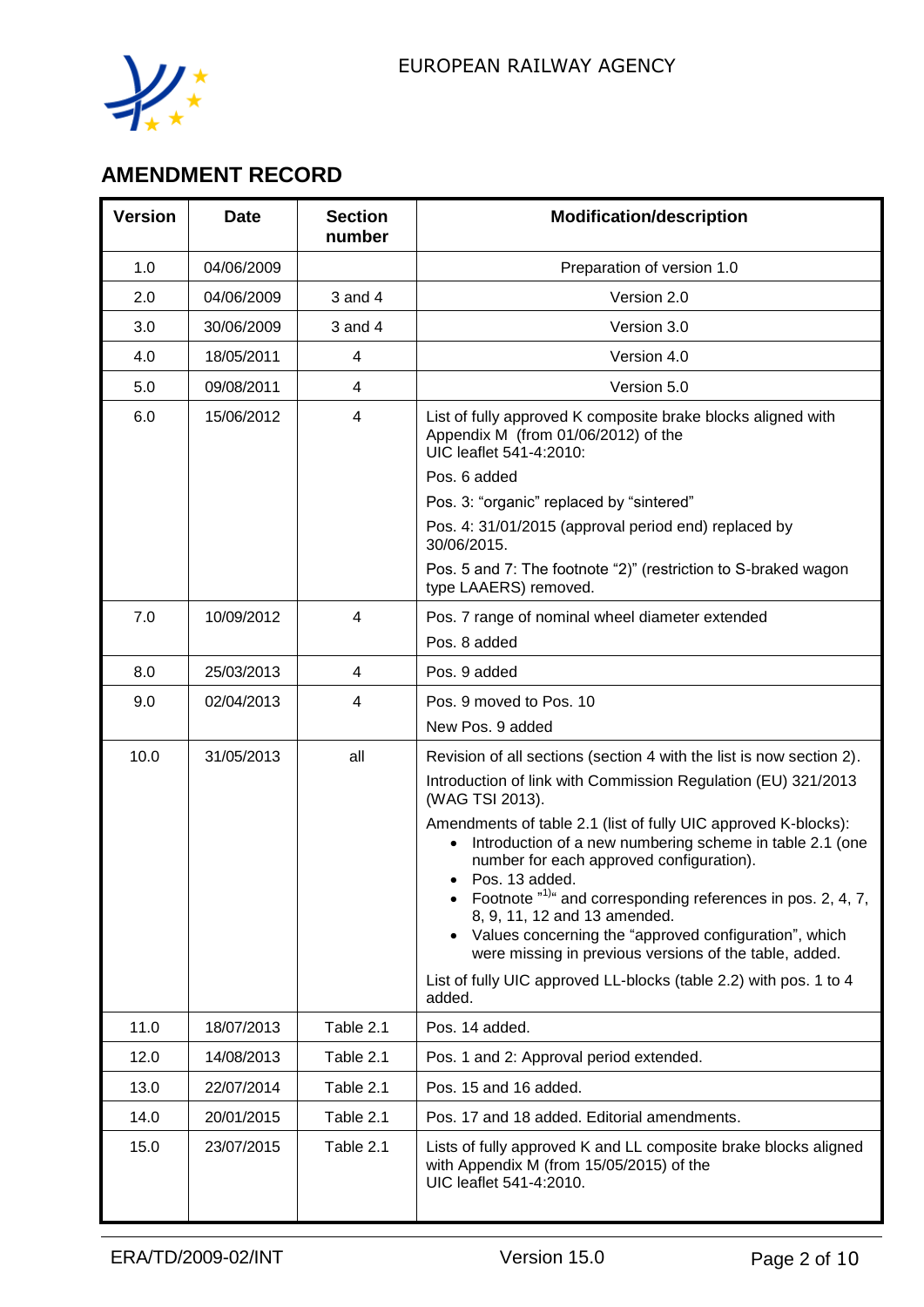

| <b>Version</b> | <b>Date</b> | <b>Section</b><br>number | <b>Modification/description</b>         |
|----------------|-------------|--------------------------|-----------------------------------------|
|                |             |                          | For K-blocks:                           |
|                |             |                          | Honeywell renamed on Federal Mogul      |
|                |             |                          | Pos. 5 and 6: Approval period extended  |
|                |             |                          | Pos. 9: Approval period corrected       |
|                |             |                          | Pos. 11, 12 and 14: Entries updated     |
|                |             |                          | Pos. 19, 20, 21 and 22 added            |
|                |             |                          | Introduction of footnote $2$            |
|                |             |                          | For LL-blocks:                          |
|                |             |                          | Pos. 5, 6, 7 and 8 added                |
|                |             |                          | Amendment to footnote <sup>2)</sup>     |
|                |             |                          | Introduction of footnotes $^{3(4)(5)}$  |
|                |             |                          | Additional amendments on p. 5, 6 and 10 |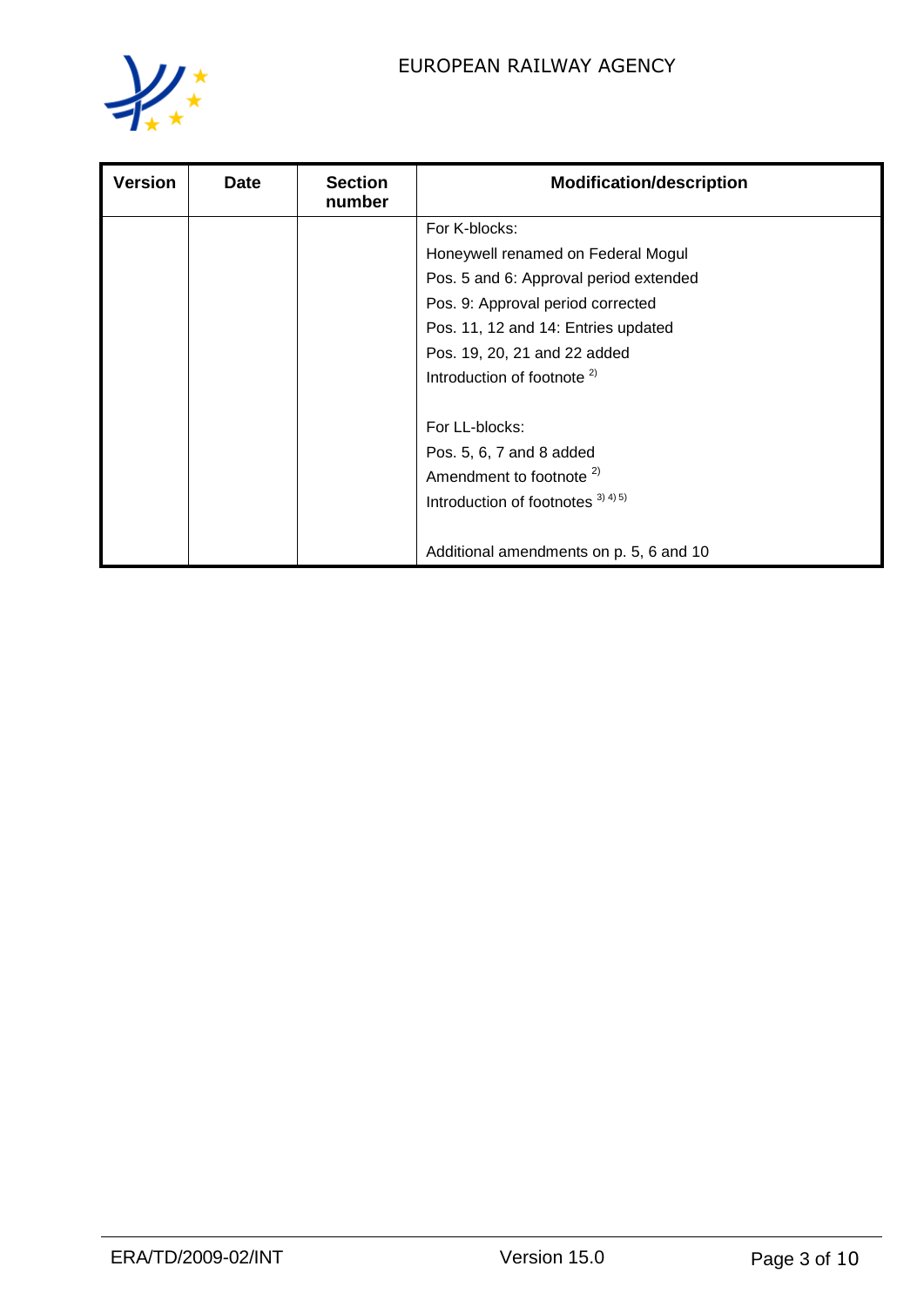

# **Table of Contents**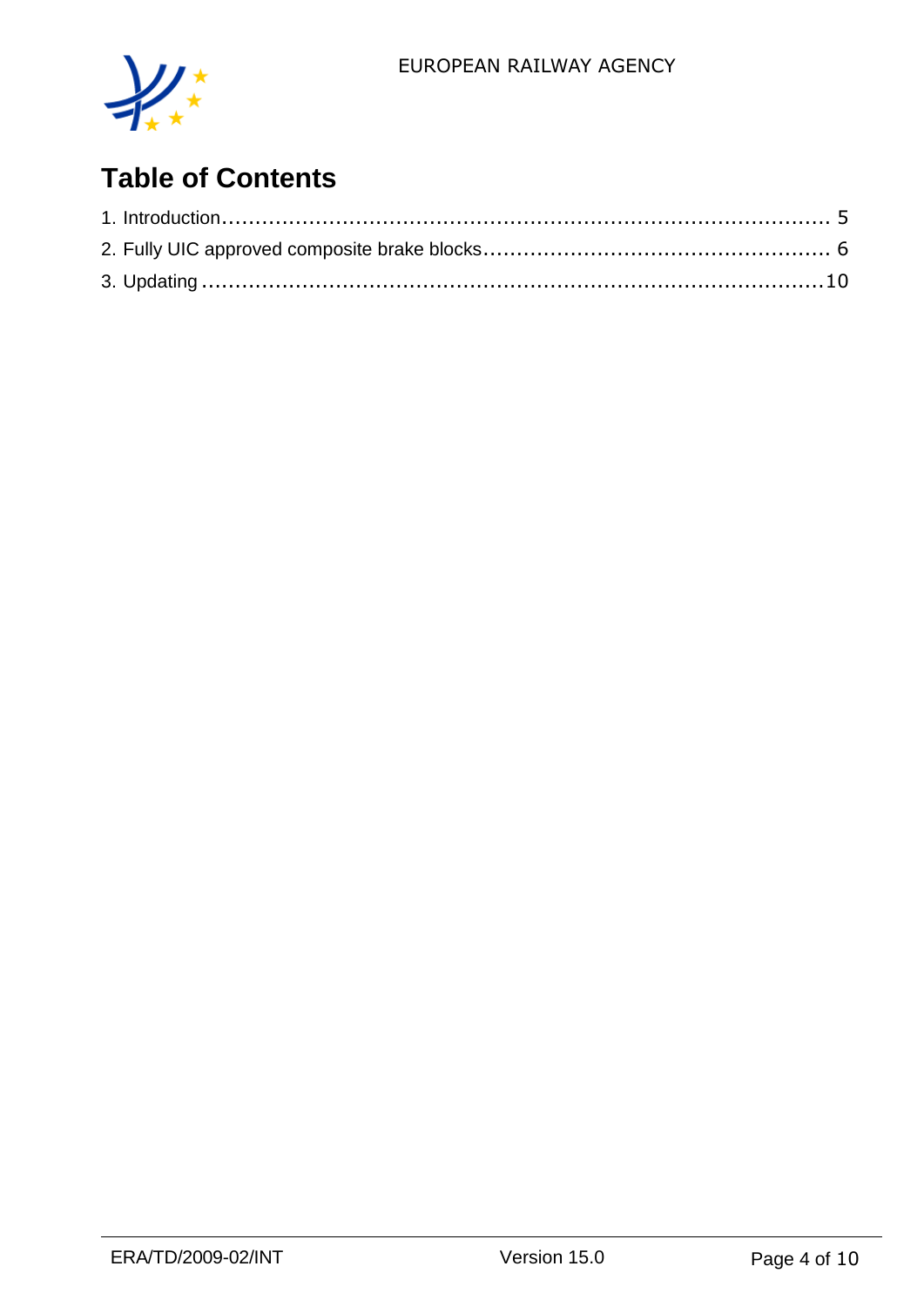

#### **1. Introduction**

The present document is referred to in the following two Technical Specifications for Interoperability (TSI):

- Commission Decision 2006/861/EC of 28 July 2006 concerning the technical specification of interoperability relating to the subsystem 'rolling stock — freight wagons' of the trans-European conventional rail system (hereafter "WAG TSI 2006") amended by Commission Decision 2009/107/EC of 23 January 2009 (hereafter "amendment 2009").
- Commission Regulation (EU) No 321/2013 of 13 March 2013 concerning the technical specification for interoperability relating to the subsystem 'rolling stock — freight wagons' of the rail system in the European Union and repealing Decision 2006/861/EC (hereafter "WAG TSI 2013").

#### **1.1 Relationship with WAG TSI 2006**

Originally the design and product assessment of the composite brake blocks (CBBs) formed two open points in the WAG TSI 2006 as defined in its Annex P, sections 1.10 and 2.10. Both open points were closed by the amendment 2009 for subsystems complying with the provisions defined in the newly introduced section 7.6.4.

In accordance with Article 1.(a).(2) of the amendment 2009, the closure of these open points foresees the publication of an ERA Technical Document with the list of "fully UIC approved composite brake blocks for international transport" based on approval certifications submitted by UIC (Union Internationale des Chemins de Fer).

The present document provides this list of fully UIC approved brake blocks for international transport referred to in Annexes P and JJ of the WAG TSI 2006.

#### **1.2 Relationship with WAG TSI 2013**

The conformity assessment of composite brake blocks by notified bodies was defined as an open point in the WAG TSI 2013 until 30<sup>th</sup> June 2015.

The present document provides the list of fully UIC approved composite brake blocks for international transport referred to in Appendix G of the WAG TSI 2013.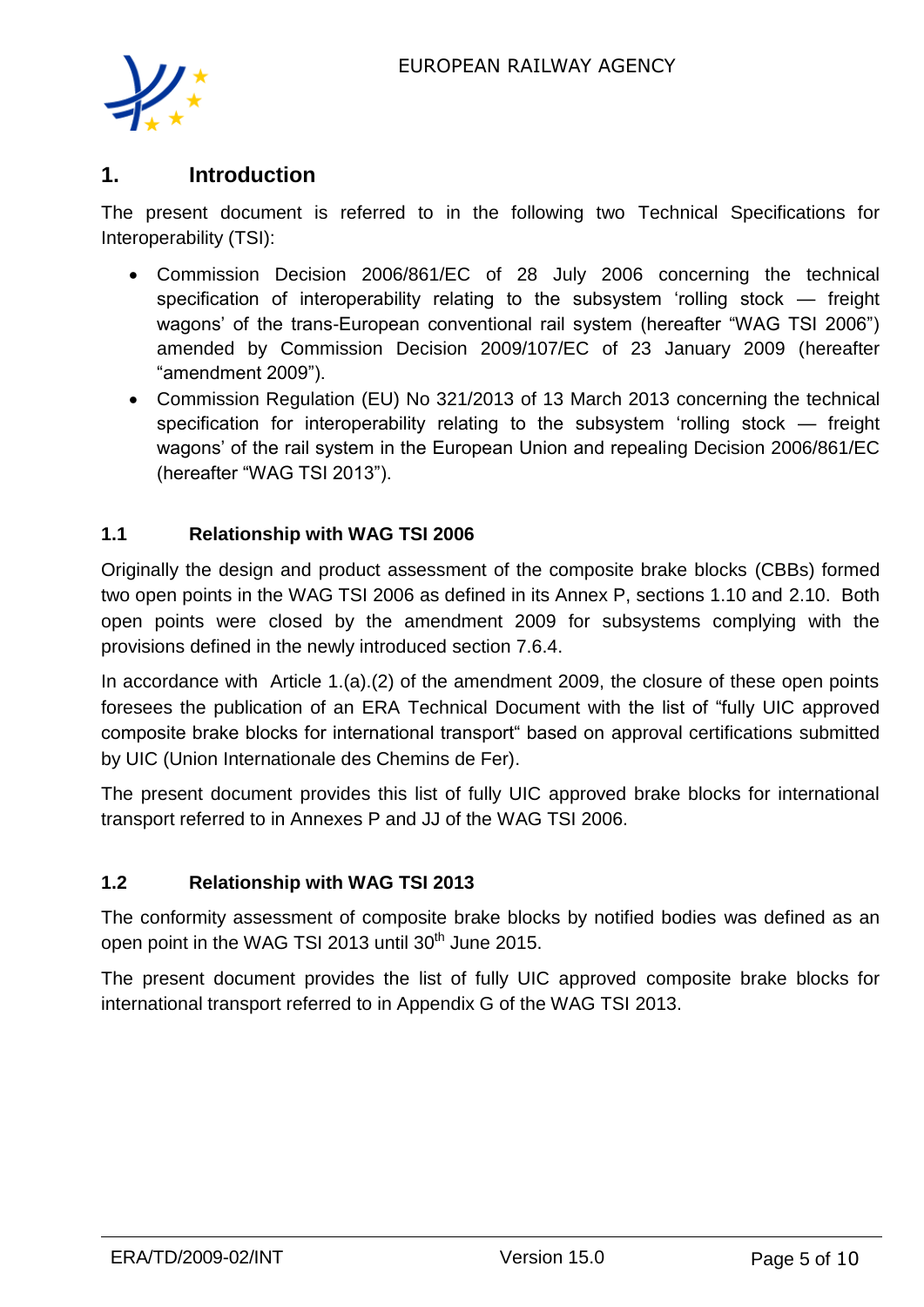

## **2. Fully UIC approved composite brake blocks**

The fully UIC approved composite brake blocks (K) for international transport are listed in table 2.1, the fully approved composite brake blocks (LL) for international transport are listed in table 2.2. The listed products fulfil all UIC requirements which comprises in particular the requirements on:

- severe winter conditions,
- unusual thermal stresses on the wheel (e.g. locked brake),
- the static coefficient of friction,
- mechanical properties and for
- compatibility with track circuits.

For further information e.g. about the limits and conditions of use it is referred to the following two UIC documents:

- For K-blocks:  $9<sup>th</sup>$  edition of the UIC "Design rules for composite brake blocks (K)":2013.
- For LL-blocks: 10<sup>th</sup> edition of the UIC "Usage guidelines for composite (LL) brake blocks":2013.

Both documents are available under<http://www.uic.org/spip.php?rubrique1492> on the UIC web page.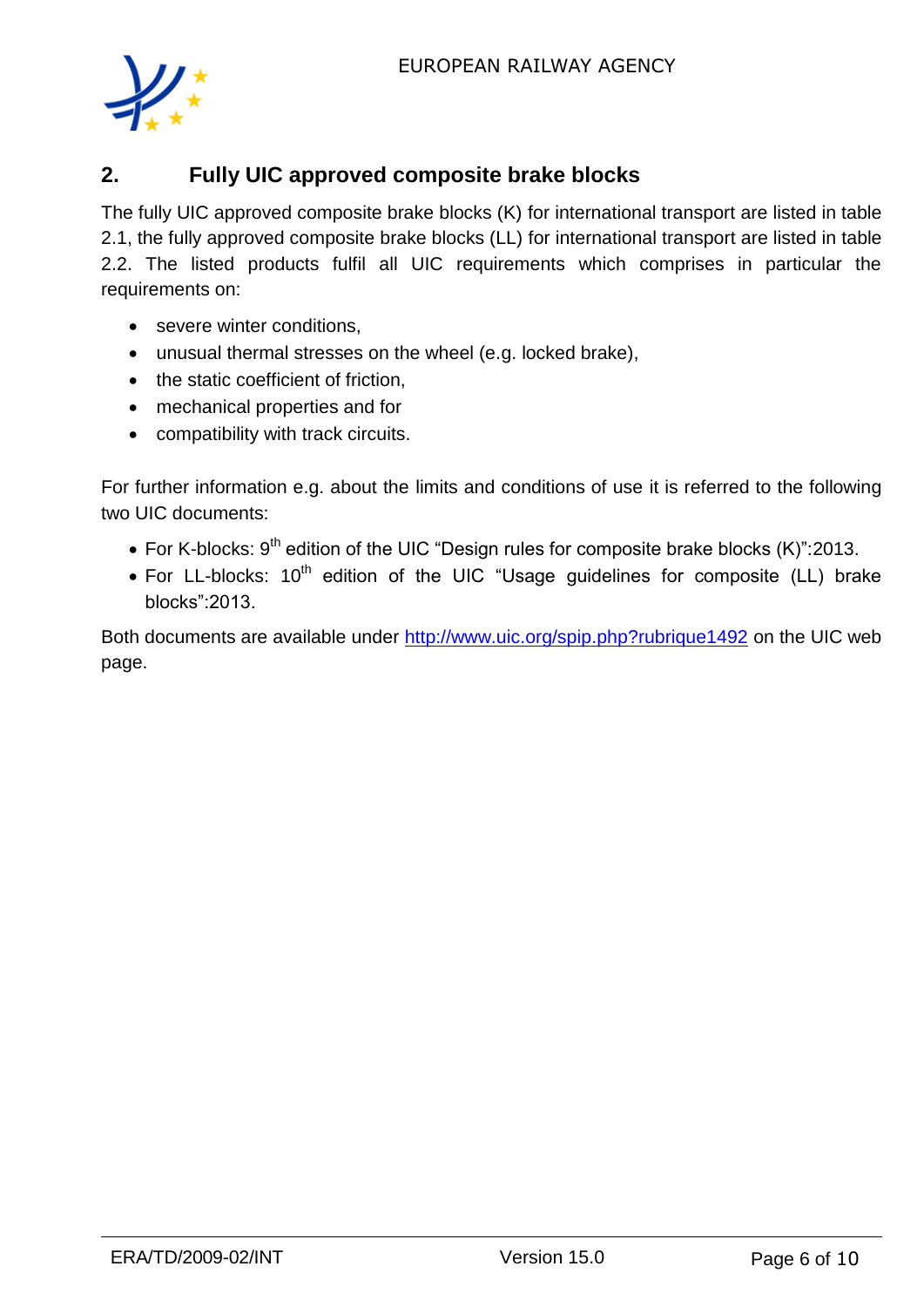

| Table 2.1: List of fully UIC approved composite brake blocks (K) for international |
|------------------------------------------------------------------------------------|
| transport                                                                          |

|                |                  |                           | <b>Approved configurations</b> |                     |                     |                     |                          |                       |                |                                                                                                                                                                                                                                                                                                                                                                                                                                                                                                            | <b>Approval period</b> |          |
|----------------|------------------|---------------------------|--------------------------------|---------------------|---------------------|---------------------|--------------------------|-----------------------|----------------|------------------------------------------------------------------------------------------------------------------------------------------------------------------------------------------------------------------------------------------------------------------------------------------------------------------------------------------------------------------------------------------------------------------------------------------------------------------------------------------------------------|------------------------|----------|
| Position N°    | Producer         | Type                      | Arrangement                    | Nom. wheel diameter | speed empty<br>Max. | speed laden<br>Max. | Force<br>Min. dyn. appl. | Max. dyn. appl. Force | Min. axle load | Max. axle load                                                                                                                                                                                                                                                                                                                                                                                                                                                                                             | from                   | to       |
|                |                  |                           |                                | [mm]                | [km/h]              |                     |                          | [KN]                  |                | $[t] % \begin{center} % \includegraphics[width=\linewidth]{imagesSupplemental_3.png} % \end{center} % \caption { % \textit{DefNet} and { % \textit{DefNet}~\textit{DefNet}~\textit{DefNet}~\textit{DefNet}~\textit{DefNet}~\textit{DefNet}~\textit{DefNet}~\textit{DefNet}~\textit{DefNet}~\textit{DefNet}~\textit{DefNet}~\textit{DefNet}~\textit{DefNet}~\textit{DefNet}~\textit{DefNet}~\textit{DefNet}~\textit{DefNet}~\textit{DefNet}~\textit{DefNet}~\textit{DefNet}~\textit{DefNet}~\textit{DefNet$ |                        | dd/mm/yy |
| 1              | CoFren           | C810<br>(organic)         | $2xBg^{2)}$                    | 920                 | 120                 | 120                 | 2,5                      | 19,0                  | 3,6            | 22,5                                                                                                                                                                                                                                                                                                                                                                                                                                                                                                       | 15/10/03               | 30/06/23 |
| $\overline{2}$ | CoFren           | C810<br>(organic)         | $2xByu^{2)}$                   | 920                 | 120                 | 120                 | 2,5                      | 19,0                  | 3,6            | 22,5                                                                                                                                                                                                                                                                                                                                                                                                                                                                                                       | 15/10/03               | 30/06/23 |
| 3              | CoFren           | C810<br>(organic)         | 1xBgu <sup>1</sup>             | 920                 | 120                 | 120                 | 5,0                      | 38,0                  | 3,6            | 22,5                                                                                                                                                                                                                                                                                                                                                                                                                                                                                                       | 01/03/11               | 28/02/21 |
| 4              | CoFren           | C333<br>(sintered)        | 1xBgu <sup>1</sup>             | 920                 | 120                 | 120                 | 5,0                      | 38,0                  | 3,6            | 22,5                                                                                                                                                                                                                                                                                                                                                                                                                                                                                                       | 01/07/11               | 30/06/21 |
| 5              | Federal<br>Mogul | <b>J816M</b><br>(organic) | $2xBg^{2}$                     | 920                 | 120                 | 120                 | 2,5                      | 19,0                  | 3,6            | 22,5                                                                                                                                                                                                                                                                                                                                                                                                                                                                                                       | 01/07/05               | 15/04/25 |
| 6              | Federal<br>Mogul | <b>J816M</b><br>(organic) | 2xBgu <sup>2</sup>             | 920                 | 120                 | 120                 | 2,5                      | 19,0                  | 3,6            | 22,5                                                                                                                                                                                                                                                                                                                                                                                                                                                                                                       | 01/07/05               | 15/04/25 |
| $\overline{7}$ | CoFren           | C810<br>(organic)         | 2xBg                           | 840                 | 120                 | 100                 | 5,5                      | 14,5                  | 7,5            | 17,5                                                                                                                                                                                                                                                                                                                                                                                                                                                                                                       | 01/08/11               | 31/07/21 |
| 8              | CoFren           | C810<br>(organic)         | 2xBg                           | 840                 | 120                 | 100                 | 8,7                      | 12,2                  | 7,5            | 18,0                                                                                                                                                                                                                                                                                                                                                                                                                                                                                                       | 01/02/12               | 31/01/22 |
| 9              | Federal<br>Mogul | <b>J816M</b><br>(organic) | 2xBg                           | 840-<br>730         | 120                 | 100                 | 5,5                      | 14,5                  | 7,5            | 17,5                                                                                                                                                                                                                                                                                                                                                                                                                                                                                                       | 01/07/12               | 30/06/22 |
| 10             | Frenoplast       | FR 513<br>(organic)       | 2xBg <sup>1</sup>              | 920                 | 120                 | 120                 | 2,5                      | 19,0                  | 3,6            | 22,5                                                                                                                                                                                                                                                                                                                                                                                                                                                                                                       | 01/07/12               | 30/06/22 |
| 11             | CoFren           | C810<br>(organic)         | 1xBgu                          | 840                 | 120                 | 100                 | 6,0                      | 25,0                  | 4,5            | 20,0                                                                                                                                                                                                                                                                                                                                                                                                                                                                                                       | 01/01/13               | 31/12/22 |
| 12             | CoFren           | C810<br>(organic)         | 2xBg                           | 760                 | 120                 | 100                 | 10,1                     | 10,1                  | 9,25           | 16,0                                                                                                                                                                                                                                                                                                                                                                                                                                                                                                       | 01/02/13               | 31/01/23 |
| 13             | Frenoplast       | FR 513<br>(organic)       | 2xBg                           | 840-<br>730         | 120                 | 100                 | 5,5                      | 14,5                  | 7,5            | 17,5                                                                                                                                                                                                                                                                                                                                                                                                                                                                                                       | 01/05/13               | 30/04/23 |
| 14             | CoFren           | C333<br>(sintered)        | 1xBgu                          | 840                 | 120                 | 100                 | 6,0                      | 25,0                  | 4,5            | 20,0                                                                                                                                                                                                                                                                                                                                                                                                                                                                                                       | 01/07/13               | 30/06/23 |
| 15             | Federal<br>Mogul | <b>J816M</b><br>(organic) | 2xBg                           | 840-<br>760         | 120                 | 100                 | 5,5                      | 14,5                  | 7,5            | 18,0                                                                                                                                                                                                                                                                                                                                                                                                                                                                                                       | 01/05/14               | 30/04/24 |
| 16             | CoFren           | C333<br>(sintered)        | 2xBg                           | 920                 | 120                 | 100                 | 2,5                      | 19,0                  | 3,6            | 22,5                                                                                                                                                                                                                                                                                                                                                                                                                                                                                                       | 01/07/14               | 30/06/24 |
| 17             | Frenoplast       | FR 513<br>(organic)       | 2xBg                           | 840                 | 120                 | 100                 | 2,5                      | 18,0                  | 3,6            | 20,0                                                                                                                                                                                                                                                                                                                                                                                                                                                                                                       | 01/11/14               | 31/10/24 |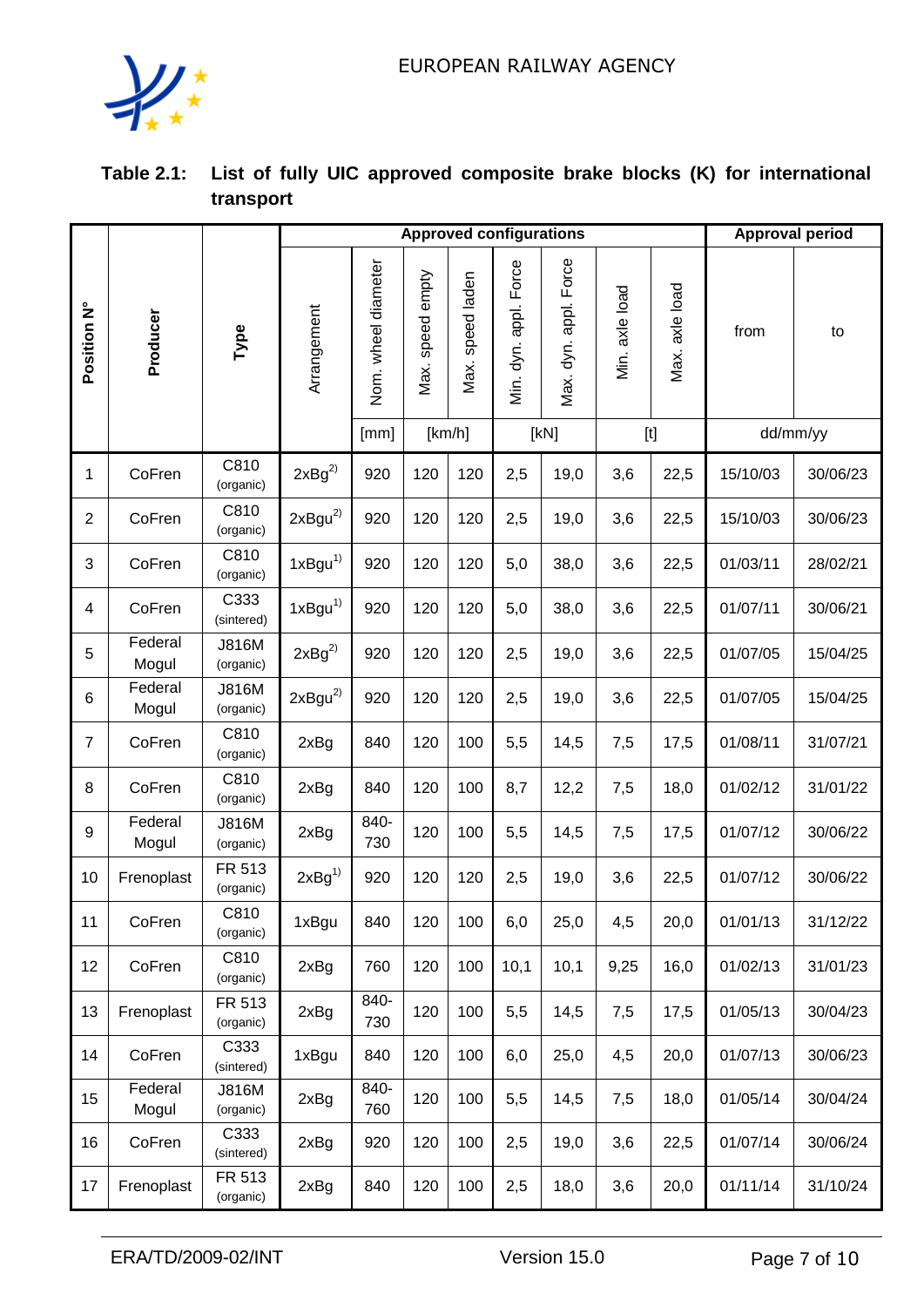

## **Continuation of Table 2.1**

|               |                |                     |                   | <b>Approved configurations</b> |                        |                     |                                |                                |                   |                   |          | <b>Approval period</b> |  |  |
|---------------|----------------|---------------------|-------------------|--------------------------------|------------------------|---------------------|--------------------------------|--------------------------------|-------------------|-------------------|----------|------------------------|--|--|
| ۓ<br>Position | Producer       | Type                | Arrangement       | Nom. wheel diameter            | empty<br>speed<br>Max. | speed laden<br>Max. | Force<br>appl.<br>dyn.<br>Йiг. | Force<br>appl.<br>dyn.<br>Max. | axle load<br>Min. | axle load<br>Max. | from     | to                     |  |  |
|               |                |                     |                   | [mm]                           |                        | [km/h]              |                                | [kN]                           |                   |                   |          | dd/mm/yy               |  |  |
| 18            | Frenoplast     | FR 513<br>(organic) | 2xBg              | 760                            | 120                    | 100                 | 2,5                            | 17,0                           | 3,6               | 18,0              | 01/11/14 | 31/10/24               |  |  |
| 19            | CoFren         | C810<br>(organic)   | 1xBgu             | 760                            | 120                    | 100                 | 6,0                            | 25,0                           | 4,5               | 18,0              | 01/01/13 | 31/12/22               |  |  |
| 20            | CoFren         | C333<br>(sintered)  | 1xBgu             | 760                            | 120                    | 100                 | 6,0                            | 25,0                           | 4,5               | 18,0              | 01/07/13 | 30/06/23               |  |  |
| 21            | <b>Becorit</b> | K40<br>(organic)    | 2xBg <sup>1</sup> | 920                            | 120                    | 120                 | 2,5                            | 19,0                           | 3,6               | 22,5              | 06/02/15 | 31/01/25               |  |  |
| 22            | CoFren         | C810<br>(organic)   | 2xBgu             | 920                            | 120                    | 100                 | 4,5                            | 16,5                           | 5,8               | 25,0              | 29/05/15 | 05/05/25               |  |  |

1) Not approved for ss-braked wagons

 $2)$  For ss-braked wagons maximum axle load 20 t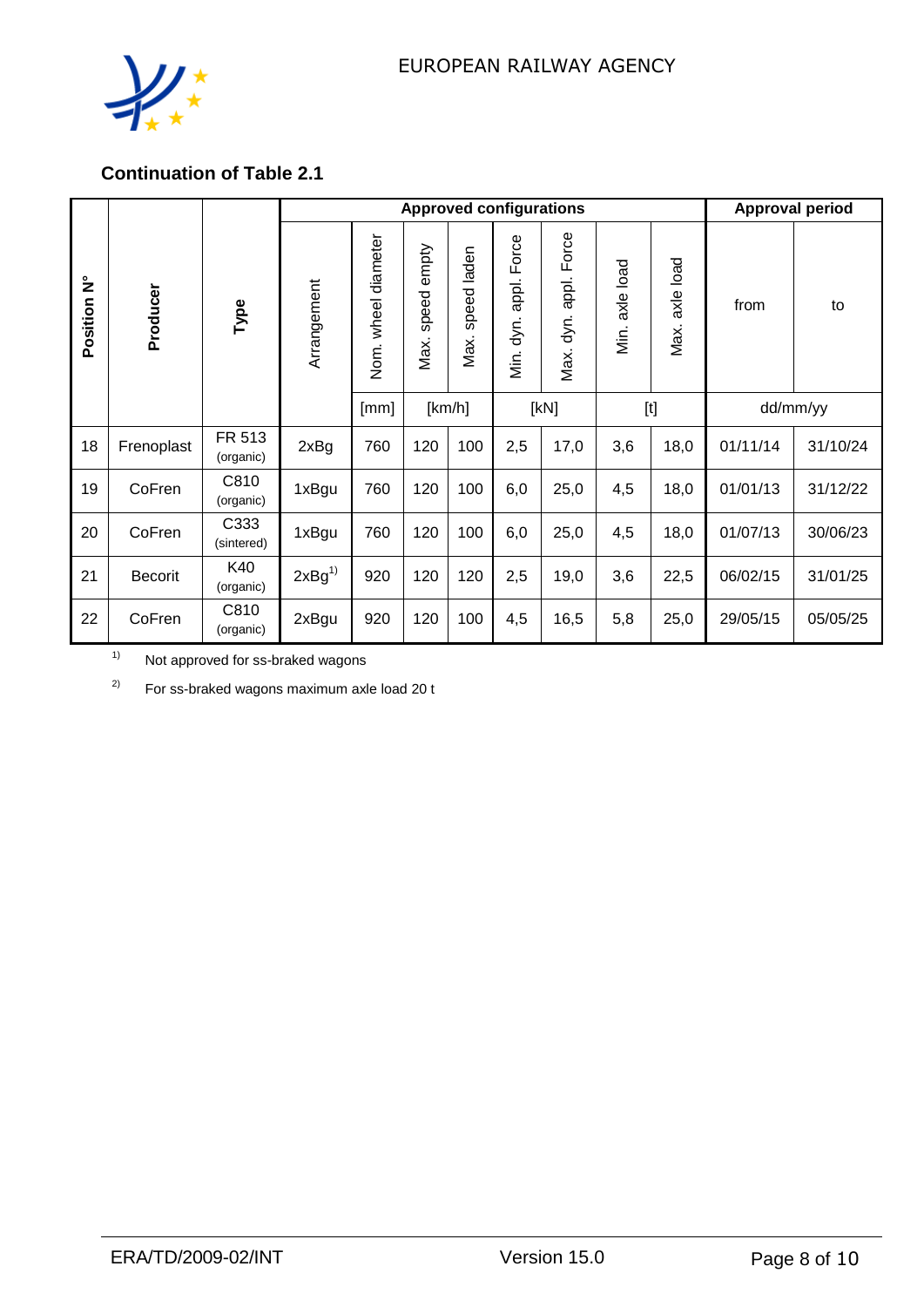

| Table 2.2: List of fully UIC approved composite brake blocks (LL) for international |
|-------------------------------------------------------------------------------------|
| transport                                                                           |

|                 |                              |                      |                            | <b>Approved configurations</b> |                     | <b>Approval period</b> |                       |                       |                   |                                                                                                                                                                                                                                                                                                                                                                                                                                                                                                            |                |          |
|-----------------|------------------------------|----------------------|----------------------------|--------------------------------|---------------------|------------------------|-----------------------|-----------------------|-------------------|------------------------------------------------------------------------------------------------------------------------------------------------------------------------------------------------------------------------------------------------------------------------------------------------------------------------------------------------------------------------------------------------------------------------------------------------------------------------------------------------------------|----------------|----------|
| Position N°     | Producer                     | Туре                 | Arrangement                | Nom. wheel diameter            | speed empty<br>Max. | speed laden<br>Max.    | Min. dyn. appl. force | Max. dyn. appl. force | axle load<br>Мiг. | axle load<br>Max.                                                                                                                                                                                                                                                                                                                                                                                                                                                                                          | from           | to       |
|                 |                              |                      |                            | [mm]                           | [km/h]              |                        |                       | [KN]                  |                   | $[t] % \begin{center} % \includegraphics[width=\linewidth]{imagesSupplemental_3.png} % \end{center} % \caption { % \textit{DefNet} and { % \textit{DefNet}~\textit{DefNet}~\textit{DefNet}~\textit{DefNet}~\textit{DefNet}~\textit{DefNet}~\textit{DefNet}~\textit{DefNet}~\textit{DefNet}~\textit{DefNet}~\textit{DefNet}~\textit{DefNet}~\textit{DefNet}~\textit{DefNet}~\textit{DefNet}~\textit{DefNet}~\textit{DefNet}~\textit{DefNet}~\textit{DefNet}~\textit{DefNet}~\textit{DefNet}~\textit{DefNet$ |                | dd/mm/yy |
| 1               | IcerRail /<br>Becorit        | IB116*<br>(organic)  | $2xBg^{1)}{}^{2)}$         | 920                            | 120                 | 120                    | 6,0                   | 50,0                  | 3,6               | 22,5                                                                                                                                                                                                                                                                                                                                                                                                                                                                                                       | 01/05/13       | 30/04/23 |
| $\overline{2}$  | IcerRail /<br><b>Becorit</b> | IB116*<br>(organic)  | $2xBgu^{2)}3$              | 920                            | 120                 | 120                    | 6,0                   | 50,0                  | 3,6               | 22,5                                                                                                                                                                                                                                                                                                                                                                                                                                                                                                       | 01/05/13       | 30/04/23 |
| 3               | CoFren                       | C952-1<br>(sintered) | 2xBg <sup>1</sup>          | 920                            | 120                 | 120                    | 6,0                   | 50,0                  | 3,6               | 22,5                                                                                                                                                                                                                                                                                                                                                                                                                                                                                                       | 01/05/13       | 30/04/23 |
| $\overline{4}$  | CoFren                       | C952-1<br>(sintered) | $2xBgu^{2)}$ <sup>3)</sup> | 920                            | 120                 | 120                    | 6,0                   | 50,0                  | 3,6               | 22,5                                                                                                                                                                                                                                                                                                                                                                                                                                                                                                       | 01/05/13       | 30/04/23 |
| 5               | CoFren                       | C952-1<br>(sintered) | $2xBg^{4}$                 | 840                            | 120                 | 100                    | 12,0                  | 45,0                  | 5,0               | 20,0                                                                                                                                                                                                                                                                                                                                                                                                                                                                                                       |                | 31/01/25 |
| $6\phantom{1}6$ | IcerRail /<br><b>Becorit</b> | IB116*<br>(organic)  | $2xBg^{4)}$                | 840                            | 120                 | 100                    | 12,0                  | 45,0                  | 5,0               | 20,0                                                                                                                                                                                                                                                                                                                                                                                                                                                                                                       |                | 31/01/25 |
| $\overline{7}$  | CoFren                       | C952-1<br>(sintered) | $2xBg^{5}$                 | 760                            | 120                 | 100                    | 12,0                  | 40,0                  | 5,0               | 18,0                                                                                                                                                                                                                                                                                                                                                                                                                                                                                                       | $\overline{a}$ | 31/01/25 |
| 8               | IcerRail /<br><b>Becorit</b> | IB116*<br>(organic)  | $2xBg^{5}$                 | 760                            | 120                 | 100                    | 12,0                  | 40,0                  | 5,0               | 18,0                                                                                                                                                                                                                                                                                                                                                                                                                                                                                                       |                | 31/01/25 |

<sup>1)</sup> Not approved for ss-braked wagons

- <sup>2)</sup> The product is exchangeable with cast iron P10 brake blocks without any restriction if the following two conditions are fulfilled:
	- The dynamic application force per brake block holder (calculated in accordance with UIC Leaflet 544-1:2013) remains within the following ranges: 6 kN to 30 kN (for arrangement 2xBg) and 6 kN to 50 kN (for arrangement 2xBgu) and
	- the approved configuration is identical to the configuration of the equipped wagon or the braking power of the wagon is determined in accordance with section 2.2 of UIC Leaflet 544-1:2013 for cast-iron P10 blocks.

Otherwise tests in accordance with UIC leaflet 544-1:2013 shall be carried out in order to determine the braking power of the wagon.

- $3$  For ss-braked wagons maximum axle load 20 t
- 4) Internal wheel rim diameter ≤ 730 mm
- 5) Internal wheel rim diameter ≤ 650 mm